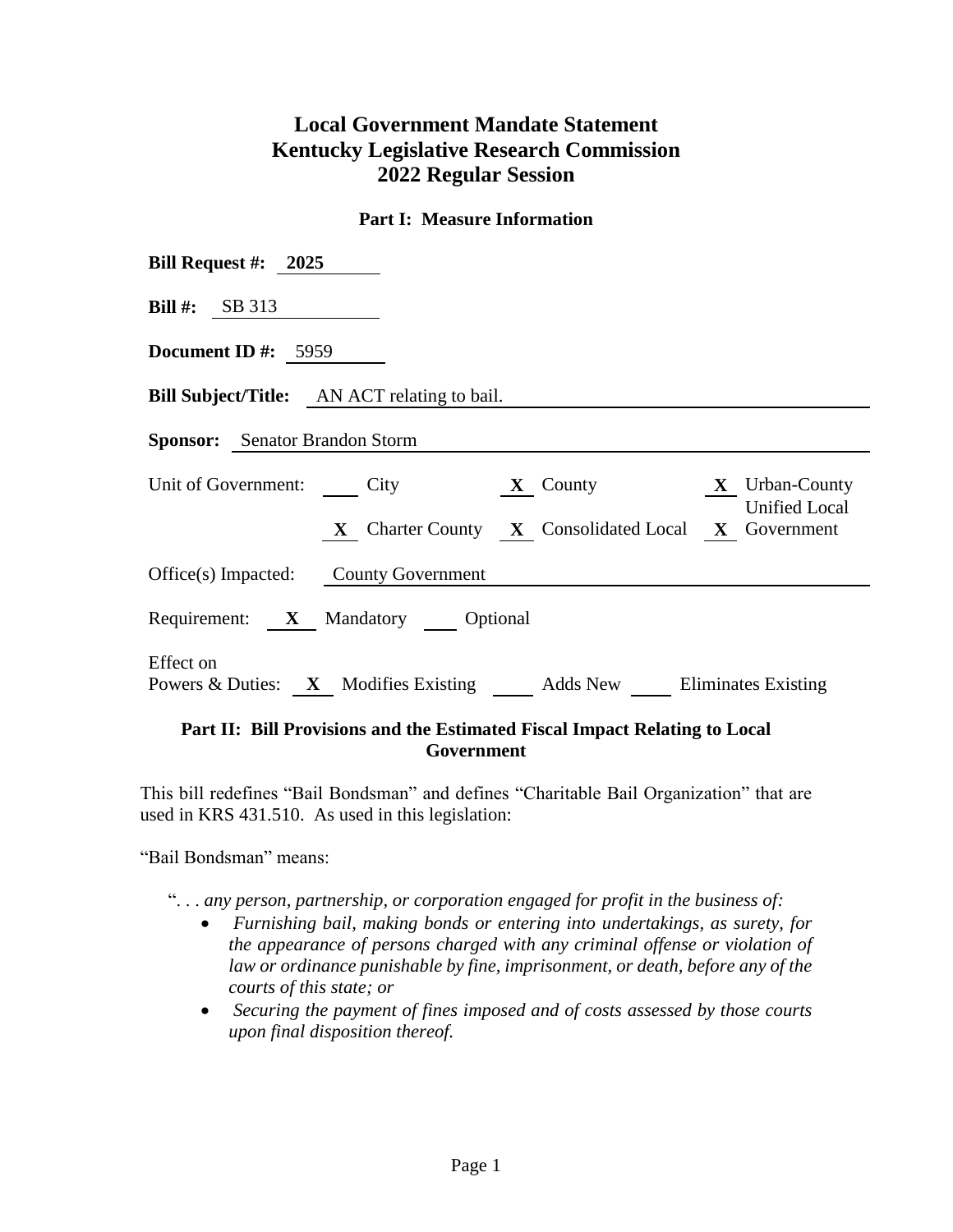"Charitable Bail Organization" means:

*". . . an organization, including but not limited to an organization exempt under Section 501(c)(3) of the Internal Revenue Code, that solicits or accepts donations from the public for the purpose of:*

- *Furnishing bail, making bonds, or entering into undertakings, as surety, whether through direct payment or by payment through a third party, for the appearance of persons charged with any criminal offense or violation of law or ordinance punishable by fine or imprisonment before any of the courts of this state; or*
- *Securing the payment of fines imposed and of costs assessed by any of the courts of this state upon final disposition thereof.*

This measure makes it unlawful for any charitable bail organization from providing bail, funds or property to serve as bail, or to make bonds or enter into undertakings as surety for any offense that is not a misdemeanor and also limits these sureties to not be in excess of \$2,000.

Charitable bail organizations are also prohibited from posting bail of any amount for any offense of domestic violence and abuse as defined in KRS 403.720 or any dating violence and abuse offense under KRS 456.010.

Violations of this legislation are considered a Class A misdemeanor for the first offense and a Class D felony for each subsequent offense.

#### **The fiscal impact of this legislation is indeterminable. The occurrence of violations of this legislation is expected to be low**. **The impact on local jails is also indeterminable.**

Local governments are responsible for the cost of incarcerating individuals charged with Class A or B misdemeanors and felony defendants until they are released or until disposition of their case. A reduction in the number of days an offender remains in custody results in less costs to local jails. The number of defendants who cannot post their bond or be released on a non-financial basis, will have a fiscal impact on local jails. For each day an offender remains in jail, the daily cost to house that offender is \$35.43.

According to THE Bail Project, a national charitable bail organization, since 2018, they have assisted approximately 3,800 incarcerated individuals across 21 Kentucky counties meet their financial bail requirements. Over these four years, THE Bail Project provided bail for an average of 950 persons per year with the average amount of bail provided under \$5,000.

#### **Class B and Class A misdemeanors:**

A person convicted of a Class B misdemeanor may be incarcerated for up to 90 days. A person convicted of a Class A misdemeanor may be incarcerated for up to twelve months.